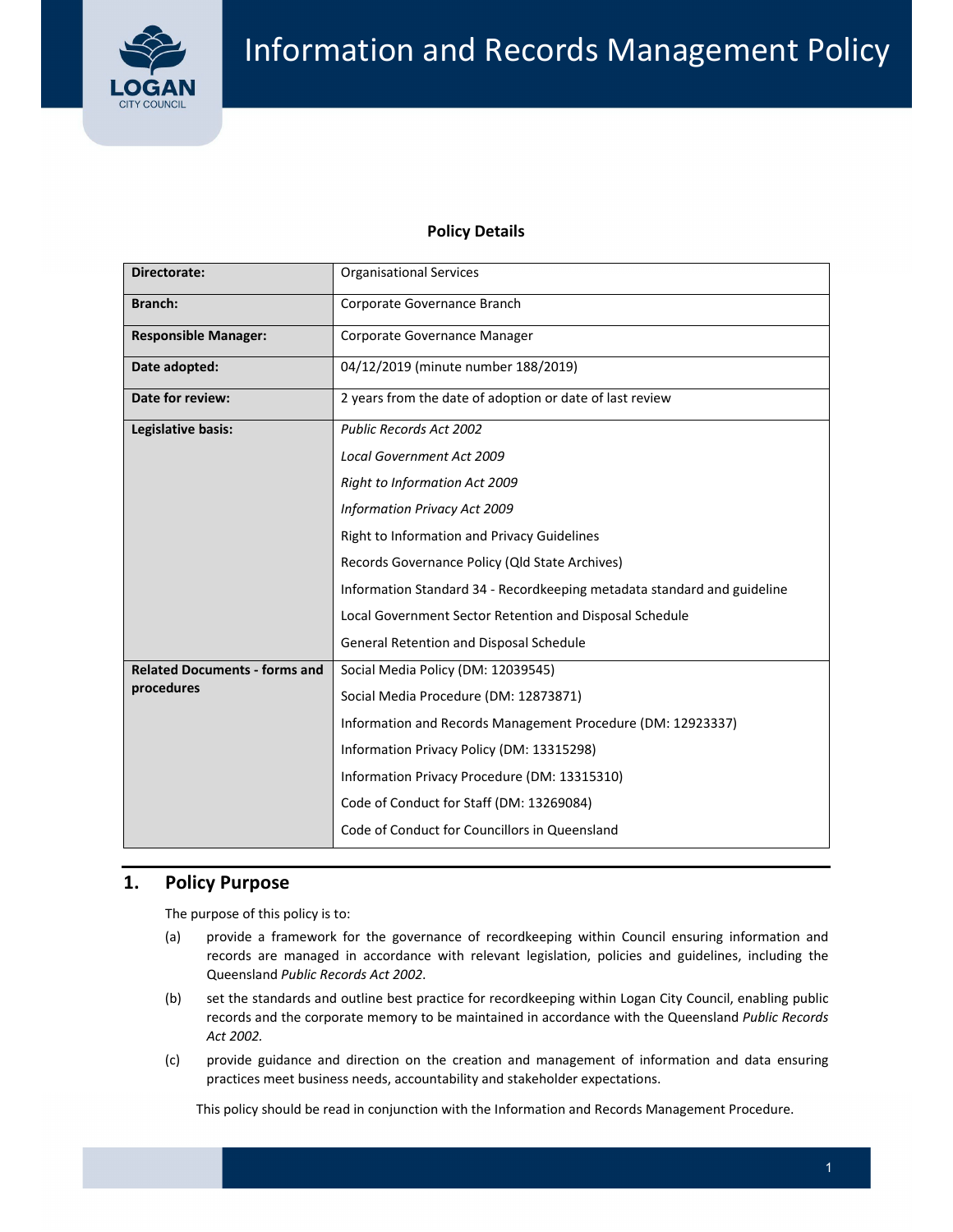#### **2. Scope**

 This policy applies to all employees, councillors and contractors working for Council regardless of whether they are permanent, temporary, full‐time, part‐time or casual. For the purposes of this policy, the term contractor includes on‐hired temporary labour services (agency staff) and sub‐contractors.

# **3. Policy Statement**

  The Queensland *Public Records Act 2002* requires public authorities to make and keep complete and reliable public records as part of any business activity undertaken or business decision. These records must be saved into Council's corporate records management system or other approved business system and applications.

This policy encompasses all public records regardless of their format.

 All employees, councillors and contractors must take all reasonable steps to ensure that the records and information that is captured is relevant, complete, meaningful and accurate.

 Council is committed to adhering to the Queensland State Archives Records Governance Policy. The policy sets out the foundational principles of recordkeeping for Queensland Government agencies and public authorities to meet minimum recordkeeping requirements now and into the future.

 Inadequate management of public records can constitute corruption. It can also result in dismissal and/or civil legal action against the individual and organisation involved. Consequences can include:

- (a) Being charged with and convicted of a criminal offence under the *Public Records Act 2002* if an individual unlawfully disposes of (including destroying, damaging, abandoning, transferring, donating, giving away or selling) a public record or any part of a public record. The maximum fine is 165 penalty units (equating to \$20,814.75 as at 1 July 2017) 1 for an individual.
- (b) Being charged and convicted of a criminal offence under the *Right to Information Act 2009* if an individual cannot, without reasonable excuse, produce the requested public records. The maximum fine is 100 penalty units for an individual.
- (c) Being charged and convicted of various criminal offences under the *Queensland Criminal Code* including official corruption, computer hacking/misuse, misconduct in relation to public office, abuse of authority and other offences. These offences carry various penalties of imprisonment for up to 10 years.

### **4. Definitions**

| <b>TERM</b>                         | <b>DEFINITION</b>                                                                                                                                                                                                     |  |
|-------------------------------------|-----------------------------------------------------------------------------------------------------------------------------------------------------------------------------------------------------------------------|--|
| Appraisal                           | The process of evaluating business activities to determine which records need to<br>be captured and how long the records need to be kept to meet business needs,<br>organisational accountability and cultural needs. |  |
| <b>Approved Business</b><br>Systems | Council systems that are listed in the "Guideline for managing records outside the<br>eDRMS' and "Business Rules'.                                                                                                    |  |
| Correspondence                      | Any written or digital communication exchanged by two or more parties.                                                                                                                                                |  |
| Corporate Memory                    | The accumulated body of information, records and knowledge created in the<br>course of an organisations existence.                                                                                                    |  |
| <b>Deletion</b>                     | The process of removing, erasing or obliterating recorded information from a<br>medium outside the disposal process.                                                                                                  |  |
| Destruction                         | The process of eliminating or deleting records that do not have continuing value,<br>beyond any possible reconstruction (such as incineration, shredding, pulping or<br>deletion).                                    |  |
| Disposal                            | When the Council sells, transfers, destroys or abandons public records.                                                                                                                                               |  |